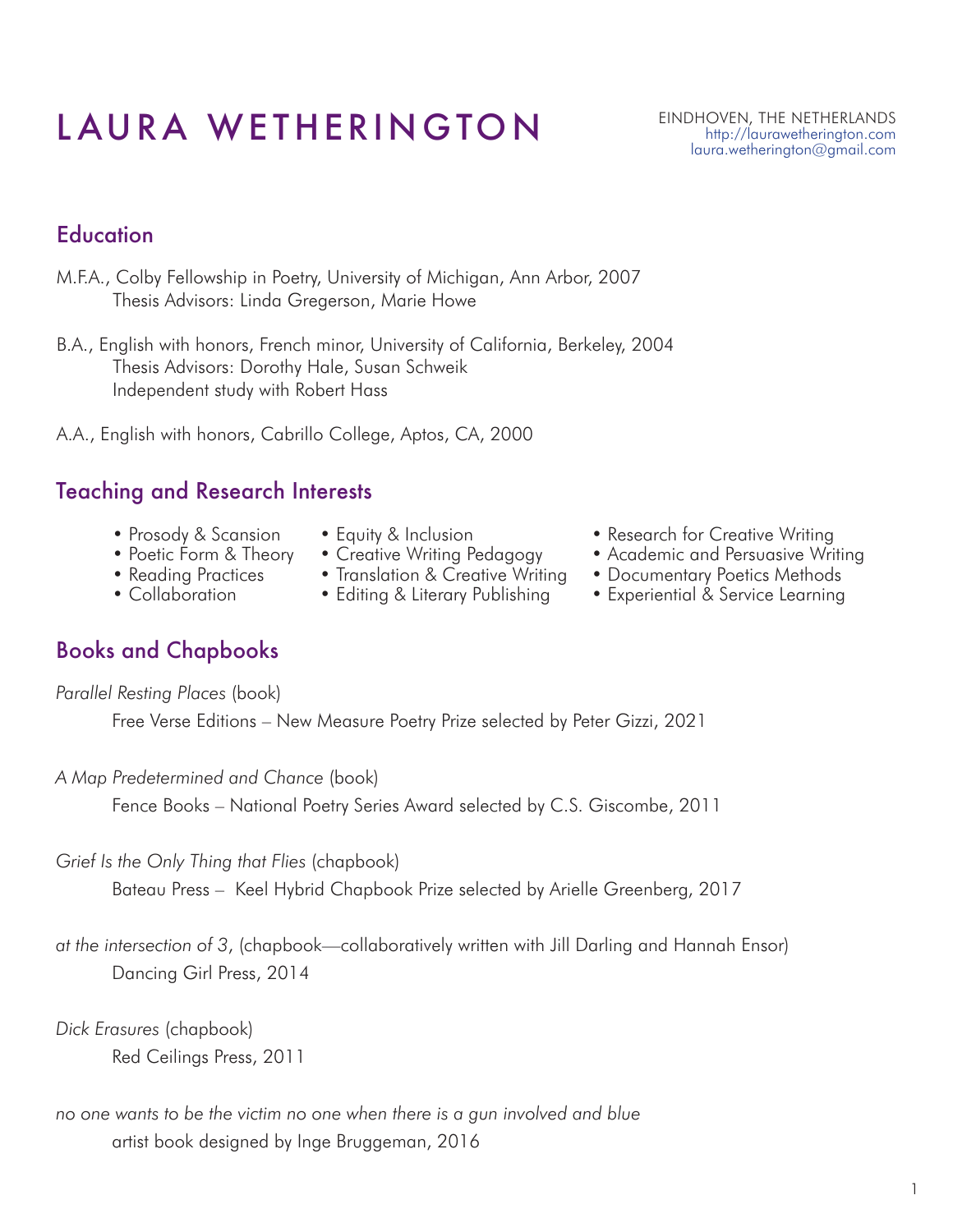#### Manuscripts in Progress

*Nothing but Objects* (final revisions) experimental poems co-written with Curtis Emery

*Feel Episodes* (research and development) collaborative poems written with Hannah Ensor

*Untitled Poetry Manuscript* (research and development) documentary poems which play with prose, sonnet, and sestina forms

"Matters of Distance: On Consent, Documentary Practices, and the Nevada Desert" (research and development) feature-length personal/cultural-criticism essay

#### Honors and Awards

- New Measure Poetry Prize, *Parallel Resting Places* selected by Peter Gizzi 2019
- CSU Poetry Center Open Book Contest, *Parallel Resting Places* semifinalist 2019
- Bateau Press Chapbook Contest, chosen by Arielle Greenberg 2018
- Gatewood Prize, Switchback Books, finalist for *Parallel Resting Places* 2018
- Sawtooth Poetry Prize, Ahsahta Press, finalist for *Parallel Resting Places* 2018
- Test Site Poetry Series, U Nevada Press, finalist for *Parallel Resting Places* 2018
- Artist Fellowship in Literary Arts, Nevada Arts Council 2017
- Playa Residency (declined) 2017
- Kimmel Harding Nelson Residency, waitlist 2017
- Frost Place/Bull City Chapbook Competition, semifinalist for *Sofar Ami* 2017
- Bateau Press Chapbook Contest, finalist for *Sofar Ami* 2017
- Yaddo Residency, waitlist 2016
- Nevada Arts Council, 2015 Artist Fellowship in Literary Arts 2015
- Howard Foundation Fellowship, semifinalist 2015
- Nevada Arts Council, Professional Development Grant 2014
- Fondation Ténot, Residency Grant 2014
- Sierra Arts Foundation, 2014 Artist Grant in Literature 2014
- Tony Quagliano International Poetry Award, finalist 2014
- Best of the Net Awards, nomination 2014
- Best of the Net Awards, nomination 2013
- Nevada Arts Council, Professional Development Grant 2013
- Vermont Studio Center, writer's grant 2013
- Nevada Arts Council, Professional Development Grant 2012
- Frost Place Residency, finalist 2011
- National Poetry Series, chosen by C.S. Giscombe for Fence Books 2010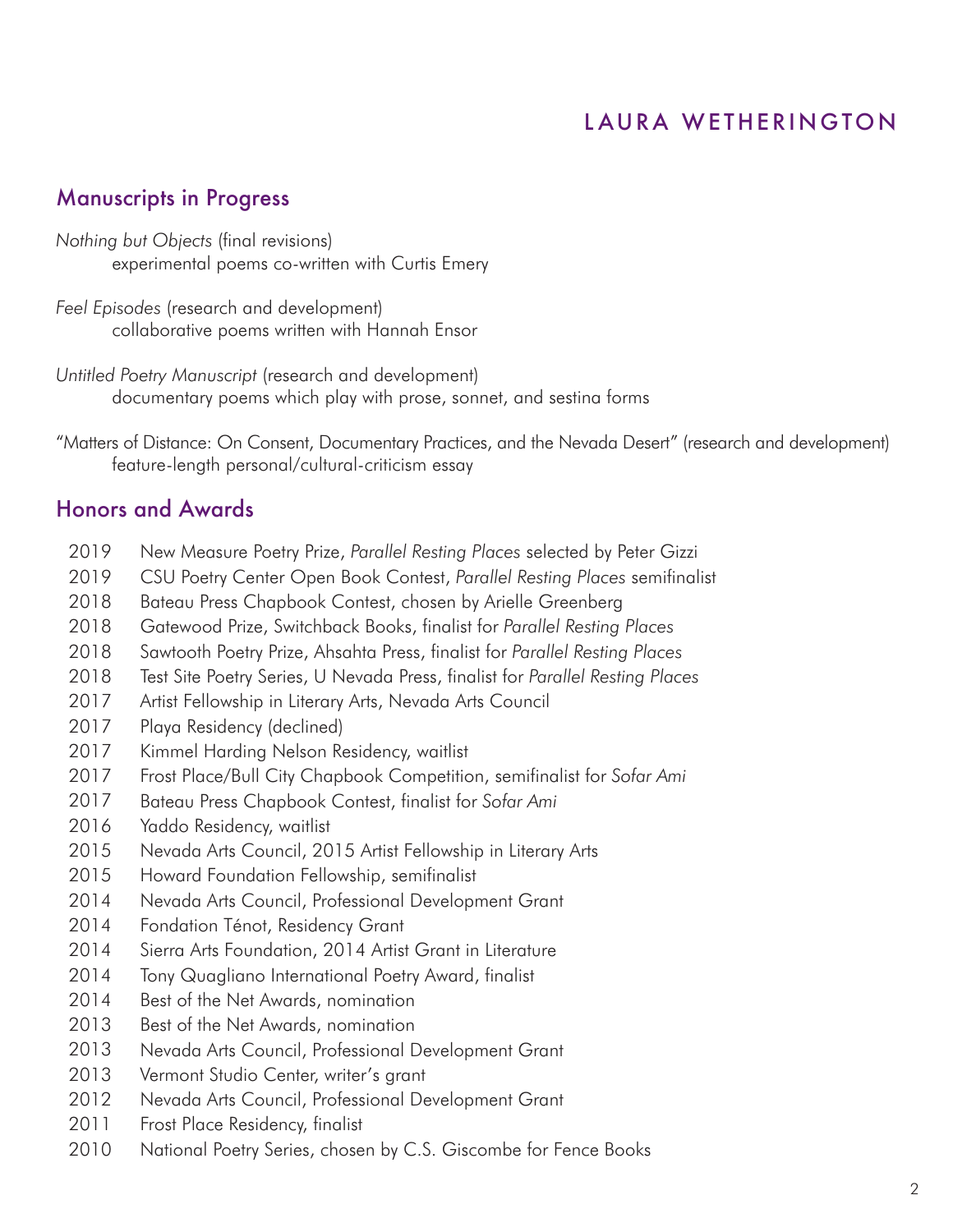## Teaching

| Faculty, Online Workshops, International Writers Collective, Amsterdam, Netherlands<br>Poetry Level 2, 8 week workshop                                                                                                                                                                                                                                                                                                                                                                                                                                                                                                                                                                                                                                        | 2020-present       |
|---------------------------------------------------------------------------------------------------------------------------------------------------------------------------------------------------------------------------------------------------------------------------------------------------------------------------------------------------------------------------------------------------------------------------------------------------------------------------------------------------------------------------------------------------------------------------------------------------------------------------------------------------------------------------------------------------------------------------------------------------------------|--------------------|
| Docent, Humanities Department, Amsterdam University College, Amsterdam, Netherlands<br>Multi-genre introduction to creative writing class                                                                                                                                                                                                                                                                                                                                                                                                                                                                                                                                                                                                                     | 2019-2020;<br>2021 |
| Adjunct Professor, Low-Residency MFA, Sierra Nevada University, Incline Village, NV<br>Professor for residency and semester-long courses<br>Faculty editor for the Sierra Nevada Review (2013-2016)<br>$\bullet$<br>Classes include:<br>513R/523R/533R/543R/553R: The Craft of Poetry Workshop<br>Eng 513: The Craft of Poetry<br>Eng 613: Poetry Workshop<br>Eng 623: Advanced Poetry Workshop<br>Eng 683: Thesis Production (Poetry)<br>Eng 690: Thesis Completion (Poetry)<br>Eng 693: Portfolio Defense (Poetry)<br>Eng 510: Sierra Nevada Review Editing Workshop<br>Eng 580R: The Art of Sound<br>Eng 580R: Architecture of the Page<br>Eng 580R: Short-Short Stories                                                                                   | 2012-2021          |
| Artist in Schools and Communities, Nevada Arts Council<br>Poet-in-Residence in rural Nevada K-12 classrooms                                                                                                                                                                                                                                                                                                                                                                                                                                                                                                                                                                                                                                                   | 2015-2017          |
| Instructor, Undergraduate English Program, Sierra Nevada University, Incline Village, NV<br>Undergraduate instructor for classes in fall and spring semesters<br>$\bullet$<br>Participating member in Faculty Council<br>Faculty editor for the Sierra Nevada Review<br>Coordinator for national High School Writing Contest<br>$\bullet$<br>Co-director of the Poetry Center<br>Classes included:<br>Eng 288/388/488: Poetry Workshop<br>Eng 205: Introduction to Creative Writing<br>Eng 381: Language, Thought, and Culture<br>Eng 310: Introduction to Literary Publishing<br>Eng 410: Sierra Nevada Review Editorial Workshop<br>Eng 380: The Irish Landscape<br>Eng 101: Composition I: The Creative Process<br>Eng 102: Composition II: Image and Text | 2012-2016          |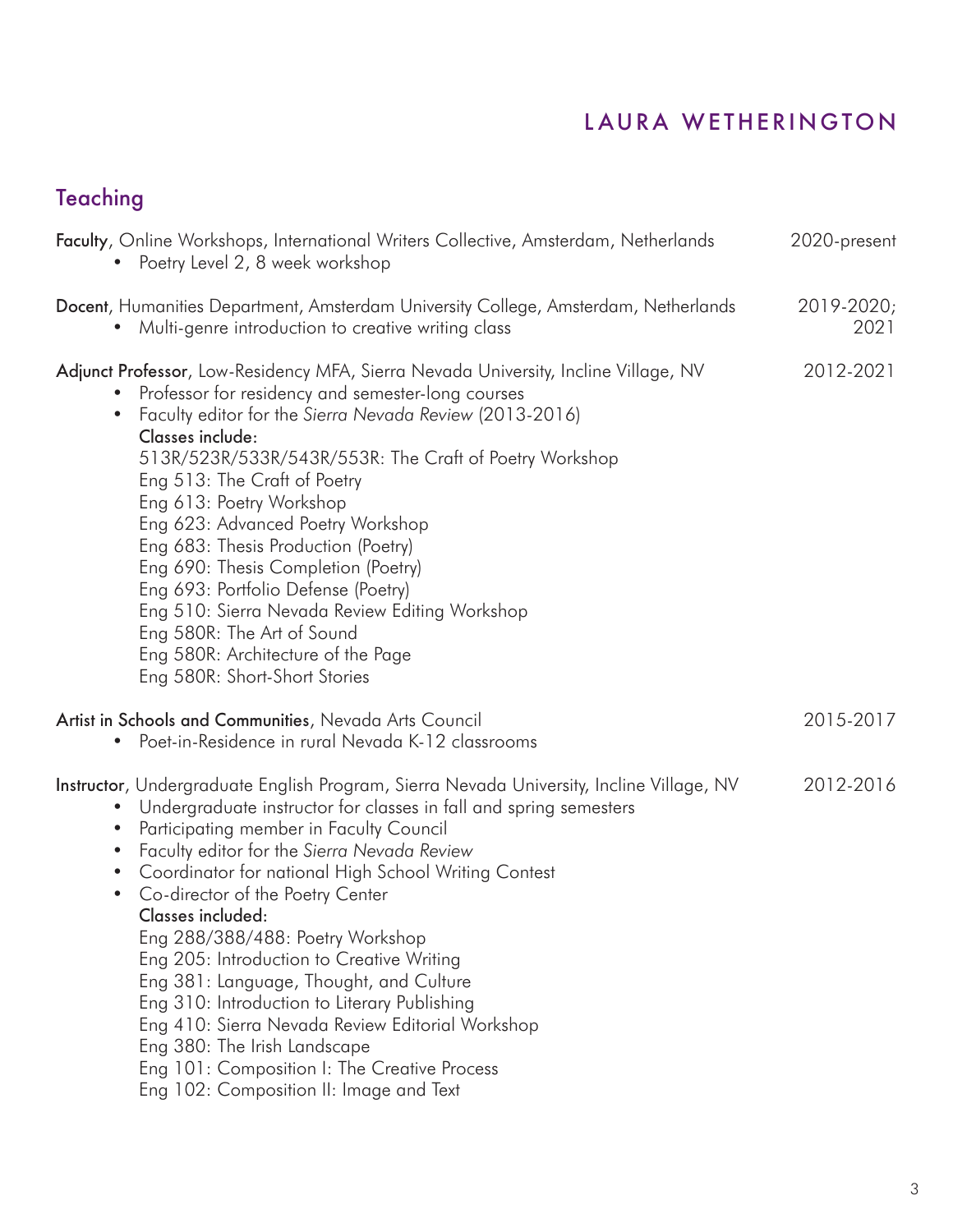| Intermittent Lecturer, New England Literature Program, University of Michigan, Ann Arbor<br><b>Experiential Learning Semester</b><br>Eng 473: Topics in Literature<br>Eng 317: Literature and Culture<br>Eng 324: Creative Writing | 2008-2011    |
|------------------------------------------------------------------------------------------------------------------------------------------------------------------------------------------------------------------------------------|--------------|
| Adjunct Instructor, Eastern Michigan University, Ypsilanti<br>3/4 load including honors sections<br>CRTW 201: Introduction to Creative Writing                                                                                     | 2010-2011    |
| Lecturer I, University of Michigan, Ann Arbor<br>Three sections in fall semester<br>Eng 125: College Writing                                                                                                                       | 2007-2008    |
| Graduate Student Instructor, First and Second Year Studies, University of Michigan, Ann Arbor<br>Eng 125.022: College Writing: Audience and Argument, Winter 2007<br>Eng 223.011: Introduction to Creative Writing, Fall 2006      | 2006-2007    |
| Grader, University of Michigan, Ann Arbor<br>Eng 371: Studies in Literature, 1600-1830, Gorman Beauchamp<br>Eng 240: Introduction to Poetry, Joyce Meier<br>Eng 315: Women and Literature, Maria Sanchez                           | 2005-2006    |
| Intervenant des langues vivantes (English Teacher), French Ministry of Education, France<br>Developed materials and lessons for three levels of elementary EFL<br>Taught classes and assessed all materials for seven classes      | 2004-2005    |
| <b>Related Experience</b>                                                                                                                                                                                                          |              |
| Freelance Writer, Editor, Critic, Eindhoven, Netherlands                                                                                                                                                                           | 2017-present |
| Poetry Editor, Baobab Press, Reno, NV                                                                                                                                                                                              | 2015-present |
| Jackpot Grant Juror, Nevada Arts Council, Carson City, NV                                                                                                                                                                          | 2017-2019    |
| Preliminary Judge, Hopwood Awards for Poetry, University of Michigan, Ann Arbor                                                                                                                                                    | 2011, 2018   |
| Application Juror, Vermont Studio Center                                                                                                                                                                                           | 2016         |
| Assistant to the Director, MFA Program/Graduate Admissions Counselor, Sierra Nevada University                                                                                                                                     | 2012-2013    |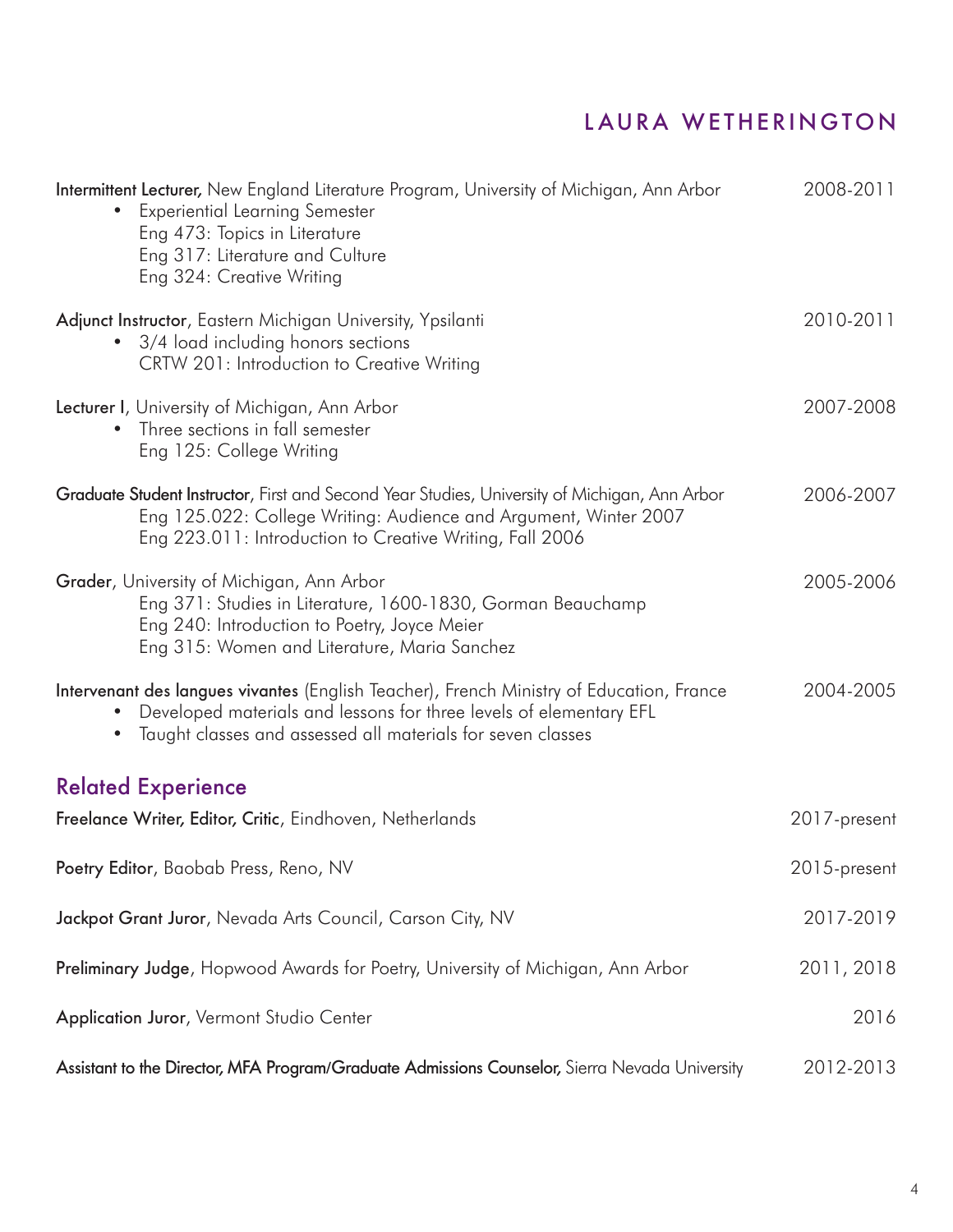#### Anthology Publications

"My Excuse: I Had an Abortion. What's Yours?" *Choice Words: Writers on Abortion*

• ed. Annie Finch, Haymarket Books, 2020 (multi-genre anthology)

"Interview with Laura Wetherington" *60 Morning Talks*

• ed. Andy Fitch, Ugly Duckling Presse, 2014 (interview anthology)

"Sonnet 31" *The Sonnets: Translating and Rewriting Shakespeare* 

• ed. Paul Legault and Sharmila Cohen, Nightboat Books, 2012 (poetry anthology)

#### Journal Publications: Poetry

- *Poetry,* March 2022 from "Feel Fragments" (collaboration with Hannah Ensor) 2022
- *Free Verse: A Journal of Contemporary Poetry and Poetics* "No more bird poems" 2020
	- *Pleiades* "Sometimes a single bike leans against the landscape"
	- *Sycamore Review* "Feel Piece Seventeen" (collaboration with Hannah Ensor)
- *Poem-A-Day* "Feel Piece Four" (collaboration with Hannah Ensor) 2019
	- *Pamenar Press* "Emotion is a silver birch" (collaboration with Curtis Emery)
	- *Elderly* "Footnotes for Middle Time" (collaboration with Curtis Emery)
	- *Conjunctions* from "Nothing but Objects" (collaboration with Curtis Emery)
	- *Grist,* Issue 12 "The Great Basin" "Never not October"
	- *Interim*, Issue 36.1 "Pressing at the base of the sky" "The spring, in fact, is freezing" "While meanwhile" "Sunset Assist"
- 2018 Past Simple from "Nothing but Objects" (collaboration with Curtis Emery)
- *Bateau Literary Magazine* "Untitled for Ears: Who's Listening" 2017
	- *Women's Studies Quarterly* "Things to Do During Office Hours"
	- *Superstition Review*, Issue 19 "The body, therefore" "One way to respond is to say 'I don't know' and follow up with thinking. Another way is to present experience as fact." "A pitiful century"
	- *Narrative Magazine*, May 2017 "On Seeing Damien Hirst's *The Kingdom of the Father*"
- *The Chattahoochee Review* "Pierre Rivière Spectacular 03" "Pierre Rivière Spectacular 07" 2016
	- *Narrative Magazine*, November 2016 Poem of the Week "Pierre Rivière Spectacular 05"
	- *Michigan Quarterly Review*, Winter 2016 "Birds predict the weather" "The book is a mirror"
	- *Fence Magazine*, Winter 2016 "Pierre Rivière Spectacular 11" "Pierre Rivière Spectacular 04"
	- *Berkeley Poetry Review*, Issue 46 "The body free falls through history, immortalizing the seventies" "The other explanation"
- *GeoHumanities* "A constellation calling its own mysterious name cracked mad in the sky" 2015 "Entangled in dream bodies waiting, finally" "Il faut pas separer" "The body's instinctive hysteria" "The business is the difference"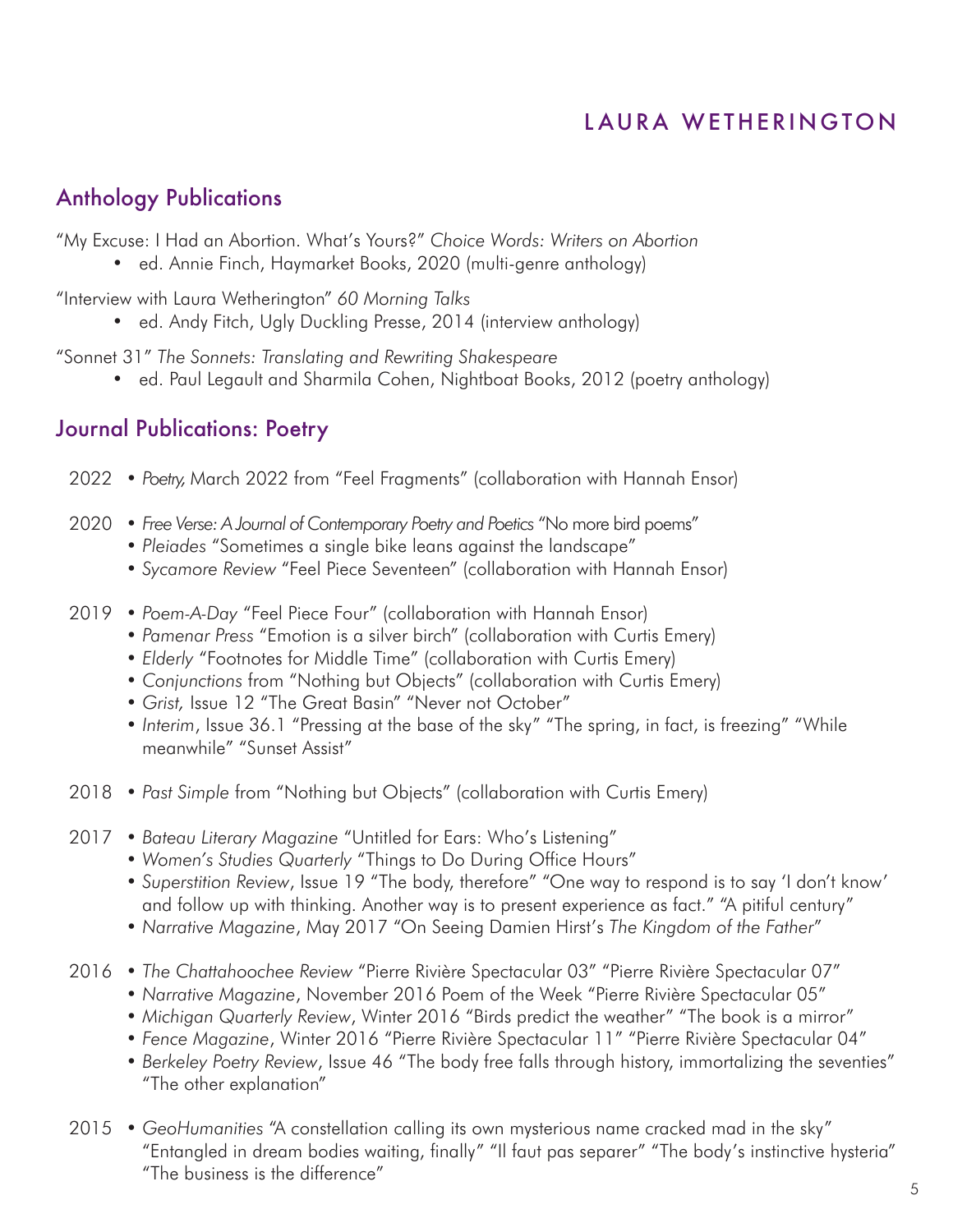- *The Normal School* "Ant(e)ce(dent)" "The mirror without costume" "There must be some other way"
- *small po[r]tions*, Issue 3 "Now, my liver, say no" 2014
	- *Volt*, issue 19 "Pierre Rivière Spectacular 14" "Pierre Rivière Spectacular 01"
	- *Colorado Review*, Issue 41.2 "Pierre Rivière Spectacular 06" "Pierre Rivière Spectacular 10" "Pierre Rivière Spectacular 08"
	- *BOAAT*, Vol. 1 "Epilogue" "My excuse: I had an abortion. What's yours?"
	- *Phoebe: A Journal of Literature and Art*, Vol. 43.1 "Pierre Rivière Spectacular 12" "Pierre Rivière Spectacular 09" "Pierre Rivière Spectacular 13"
	- *Split Lip Magazine* (collaboratively written with Hannah Ensor and Jill Darling) "Harem" "Harem Renaissance" "Only Breast High"
- *Inter|rupture*, Issue 8 "She would have had a slow migration of mind" "Housewives of America" 2013
	- *Minnesota Review*, Issue 80 "When you come open, liquid like the morning lake, I swallow up the shadows I play cold moon" "Parallel resting places" "To fight means to fight what you're doing" "To death, as it is a place," "I take my time like it's only mine"
	- *Anomaly (Drunken Boat,)* Issue 17 "I will cut my rich cousin. Cousin is a four-letter word." "We deliver our champions to the city"
- *BathHouse Hypermedia Journal,* vol. 9.1 "Each garden decimates the entire fruit because the 2012 sun drives us to a place" "We delimit our limits" "I'm not trying to place blame but we're all going to die and I've been a horrible person" "This generation is full of holes"
	- *One Pause Poetry*, .mp3 project "My father was an athlete. He could cross countries."
	- *Sonora Review*, Issue 61"207" "216" "662" "I'm a religious delicate" "My father was an athlete. He could cross countries"
- •*Levure Littéraire*, Issue 4 "215" "61" "79" "252" "227" "216" 2011
	- *Fence Magazine*, Fall 2011"Nature a map predetermined and chance" "No one wants to play the victim no one when there's a gun involved and blue"
	- *Otoliths*, Issue 22 "We can be absolutely sure that death is born of something else" "Starting line" "Worm holes" "The danger with mountains" "With a picture book we can imagine a past or a future without saying anything"
	- *Eleven Eleven*, Issue 11 "379" "1771" "475" "1320"
- *Little Red Leaves*, Issue 5 "Long way from Cuyahoga Falls" "The open glass of water" "Weather 2010 patterns" and
- *Oxford Magazine*, Summer 2010 EP "There is nothing funny about a penis" earlier
	- *Verse*, Dec. 31st, 2009 "In the day I dream in future tense: past sedative, plus perfect" "Quiet people are crazy in bed"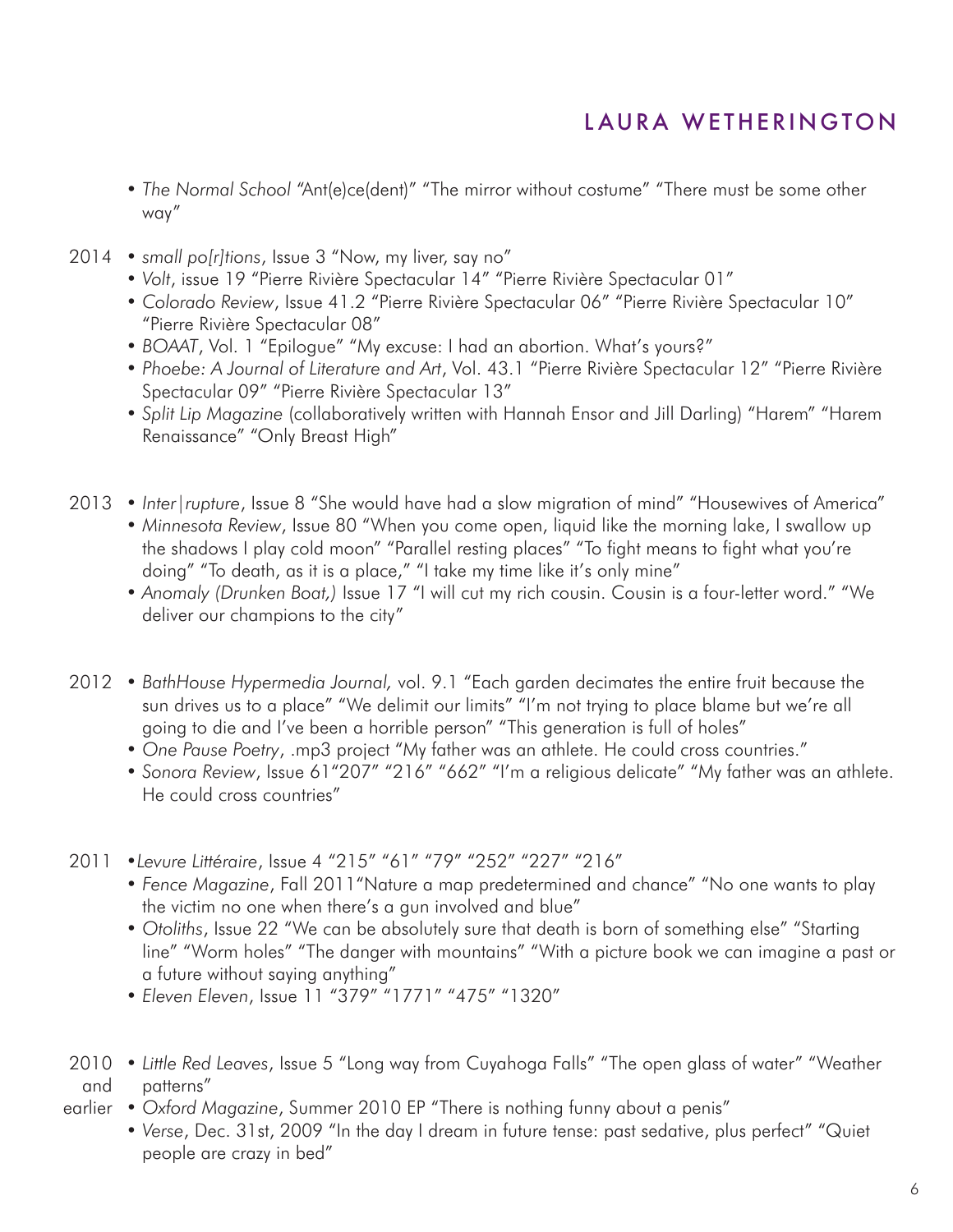#### Journal Publications: Essays and Reviews

- *SmokeLong Quarterly* "Students Take Over our Queue: Guest Reader Interview" *Full Stop* "Book Review: *Experiments in Joy* by Gabrielle Civil" *Full Stop* "Book Review: *Keeping / the Window Open* by Keith and Rosmarie Waldrop" *The Rumpus* "Interview: Getting a Ph.D. in Dawson's Creek with Hannah Ensor" *1508* "Nothing but Objects" (collaboration with Curtis Emery) *1508* "Let's Speak Together: A Conversation on Collaboration" (with Curtis Emery) 2019
- *Full Stop* "Book Review: *Nevada Days* by Bernardo Atxaga, tr. Margaret Jull Costa" *Full Stop* "Interview with Anne Kawala" *Full Stop* "Book Review: *The Eligible Age* by Berta García Faet, tr. Kelsi Vanada" *Full Stop* "Book Review: *Anemal Uter Meck* by Mg Roberts" *Hyperallergic* "Book Review: *Landscape with Sex and Violence* by Lynn Melnick" *Kenyon Review* "Book Review: *Compendium* by Donald Justice" *Kenyon Review* "Book Review: *Footnotes in the Order of Disappearance* by Fady Joudah" *1508* "Arkbooks: Copenhagen's Volunteer-Run International Bookstore" *1508* "On-Site Poetry: Tilburg, the Netherlands" *1508* "Straatpoëzie: Dutch Street Poetry" 2018

*Hyperallergic* "Book Review: *The Braid* by Lauren Levin" *Entropy* "Mushee piez & fried pineappulz: An Interview with Poet Marcus Slease" *Entropy* "From Bookselling to Book Making: An Interview with Christine Kelly" *1508* "Dom Literatury in Łódz, Poland" *1508* "Deep Listening as an Act of Resistance" *1508* "What is 'Gezellige Poëzie?'" *1508* "The Poetry International Festival Rotterdam" *The Rumpus* "Interview with Lillian-Yvonne Bertram" *Full Stop* "Book Review: *Black Moses* by Alain Mabanckou, tr. Helen Stevenson" *Full Stop* "Book Review: *Goddess of Democracy* by Henry Wei Leung" 2017

- *Jacket2* "Artaud's Glossolalia and *L'Arve et L'Aume*" *Jacket2* "Mapping Antonin Artaud" *Jacket2* "Antonin Artaud's Contradictions" *Jacket2* "Antonin Artaud's Hypernegation" *Jacket2* "Antonin Artaud's Early Years" *Jacket2* "Antonin Artaud Arrives in Paris" *Jacket2* "Artaud's Correspondence With Jacques Rivière" *Jacket2* "Artaud and the Surrealists" *Jacket2* "Artaud & Theater" *Jacket2* "From the Theater to the Asylum" 2016
	- *Jacket2* "The Asylums and After"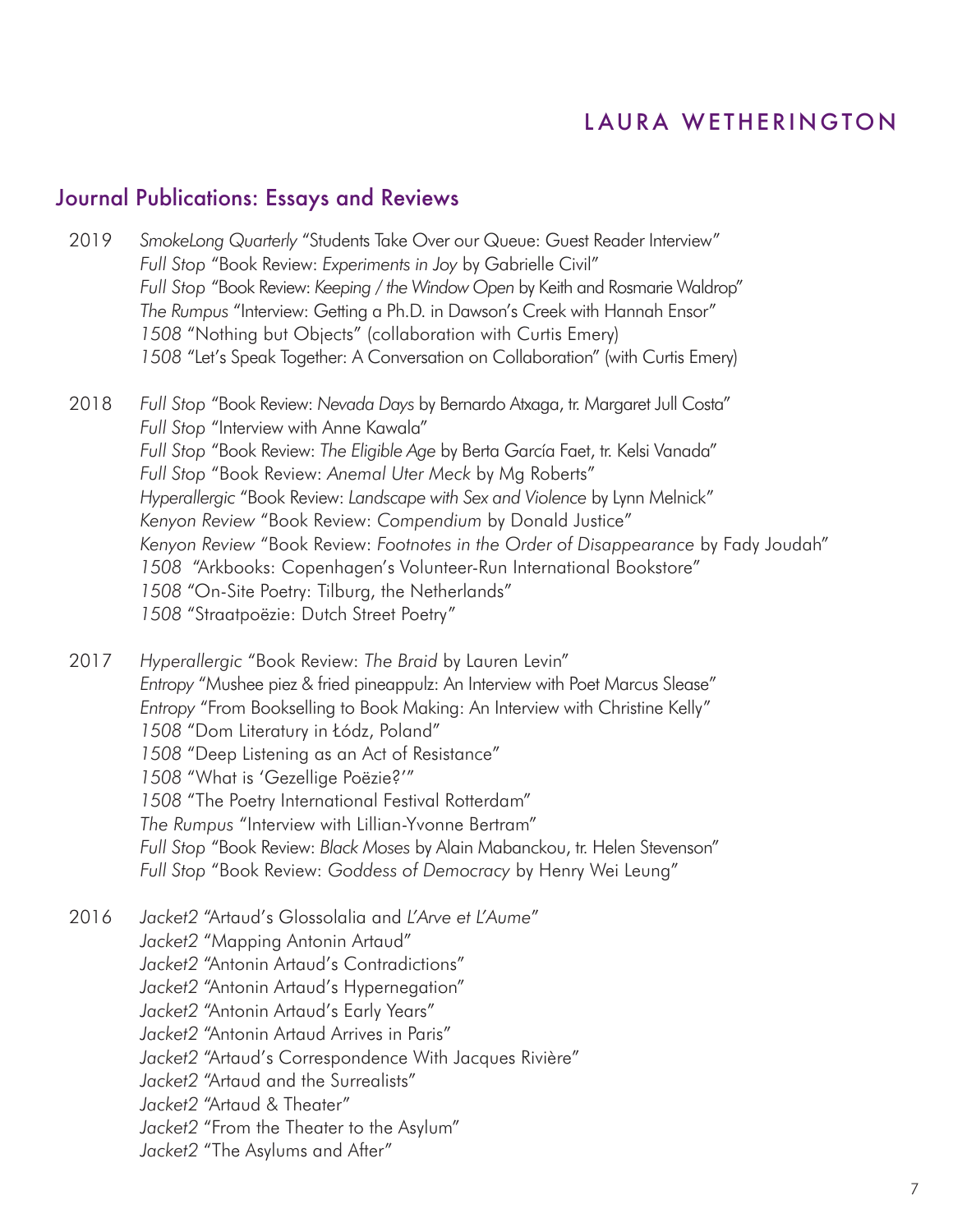- *The Volta* "On Translation & Erasure" *The Conversant* "Interview with Andy Fitch" *The Conversant* "Interview with Jenny Zhang" 2013
- *One Pause Poetry* "A Lightning-Fast History of Collaboration" *One Pause Poetry* "Reading Between the Arts" *One Pause Poetry* "Who Is the Speaker?: The Self in Collaboration" *One Pause Poetry* "An Interview with Ambrose Bye and Anne Waldman" One Pause Poetry "An Interview with Mendi + Keith Obadike" *One Pause Poetry* "An Interview with Jon Cotner and Andy Fitch" 2012

#### Readings and Presentations

- Master Class for Faylita Hicks (facilitator), Online, International Writers Collective 2022
- Master Class, Online, International Writers Collective Reading & Class Visit with Brent Armendinger, Online, Ohio State University, Newark Reading, Online, Launch Reading for *Parallel Resting Places* Presentation,"Henk Rossouw's *Xamissa*" Creative Writing Studies Organization Conference, Online Talk,"Henk Rossouw's *Xamissa*" Slavery in the Cultural Imagination Conference, University of Amsterdam & Utrecht University 2021
- Benefit Reading for The Black Archives in Amsterdam 2020
- Book Launch for Megin Jiménez's *Mongrel Tongue*, Sociëteit Sexyland, Amsterdam 2019
- Poet's Theater, Polyphonic Poetry Festival, Cambridge University 2018
- Reading and Presentation, University of Łódz, Poland Reading, Büro für Bestimmte Dinge, Berlin, Germany Poetic Translation Workshop, Our Center, Reno, NV 2017
- Reading, Rhino Reads!, Reno, NV Creative Writing Workshop, UNR Youth Writing Program, Reno, NV Reading, Xing the Line, London, England Presentation, Great Writing Int'l Writing Conference, London, England Reading, The Holland Project, Reno, NV Reading, Sierra Arts Gallery, Reno, NV Reading, Sundance Books and Music, Reno, NV Reading, Literary Arts and Wine, Truckee, CA 2016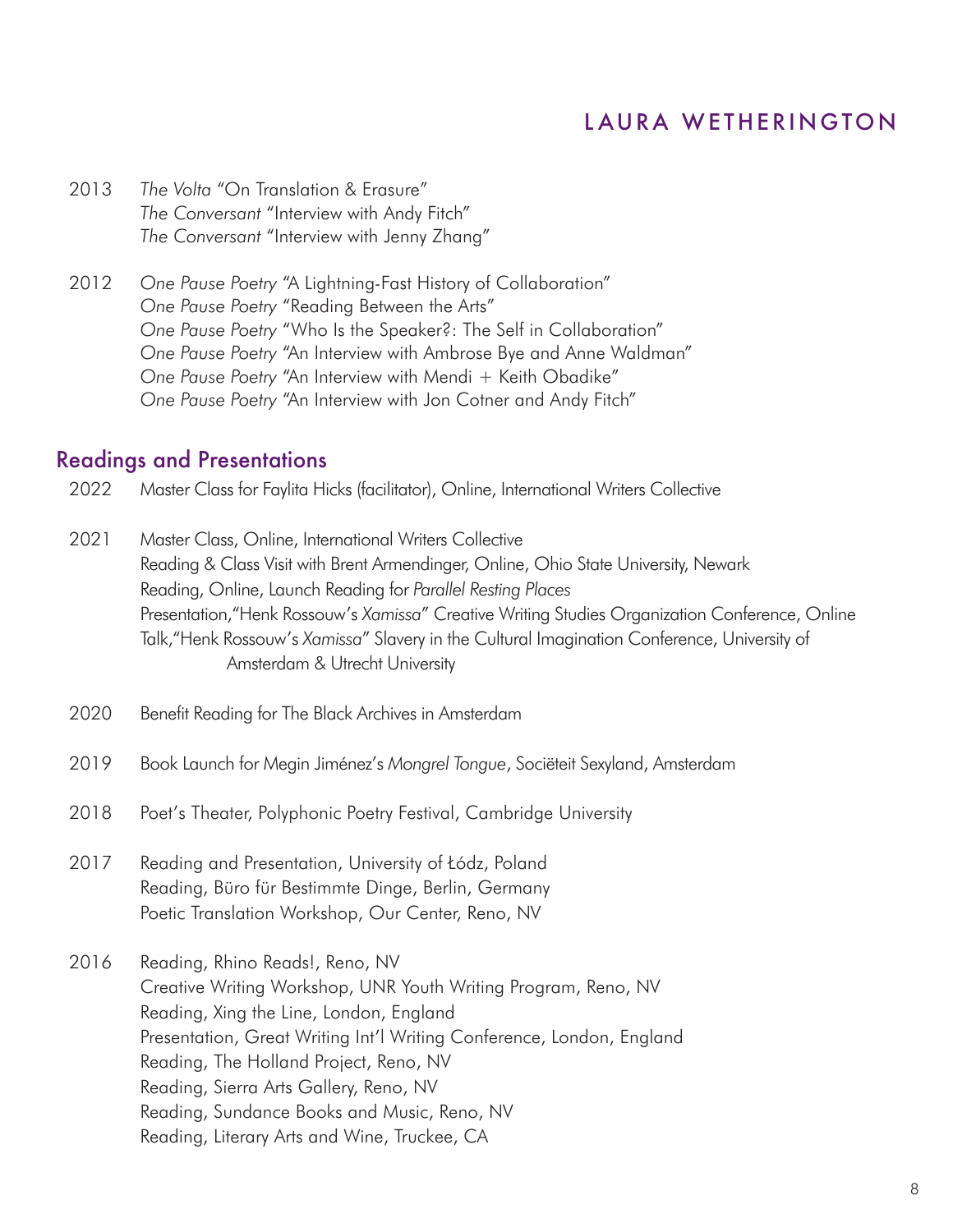Reading, Western Nevada College, Carson City, NV

Presentation, Association for the Study of Literature and the Env't, Moscow, ID Reading, WordWave, South Lake Tahoe, CA Reading, Reno Lit Crawl, Reno, NV Reading, Nevada Humanities Annual Awards Celebration, Carson City, NV Reading, The Hundy, Oakland, CA 2015

Presentation, [Dis]embodied Poetics Conference, Naropa, Boulder, CO Reading, Camac Art Centre, Marnay sur Seine, France Reading and Workshop, SNC Tahoe Poetry Center, Incline Village, NV Reading, Lake Tahoe Community College, South Lake Tahoe, CA Publishing Panel, Associated Writers and Writing Programs, Seattle, WA Pedagogy Panel, Associated Writers and Writing Programs, Seattle, WA Reading, Sundance Books & Music, Reno, NV Reading, Trickhouse Reading Series, Tucson, AZ 2014

Presentation, Nevada Museum of Art Book Festival, Reno, NV Reading, & Now Festival, University of Colorado, Boulder, CO Reading, University of Nevada, Reno, NV Reading, Sundance Books & Music, Reno, NV Reading, Poetic Research Bureau, Los Angeles, CA Reading, Sacramento Poetry Center, CA Reading and Workshop, Writers in the Woods, Sierra Nevada College, NV 2013

Reading, University of California, Merced, CA

Reading, Fresno State University, CA Reading and Panel, Idyllwild Arts Academy, Reading and Publishing Panel, CA Reading, Canessa Park Gallery, San Francisco, CA Reading, Studio One, Oakland, CA Reading, Sundance Books & Music, NV Reading, Fence Books/Action Books AWP Blaston, Chicago, IL Reading, Michigan at 30: An Alumni Reading, Chicago, IL 2012

Reading, Hollins University, Roanoke, VA

Reading, BathHouse Reading Series, Ypsilanti, MI Reading, Work Gallery, Ann Arbor, MI 2011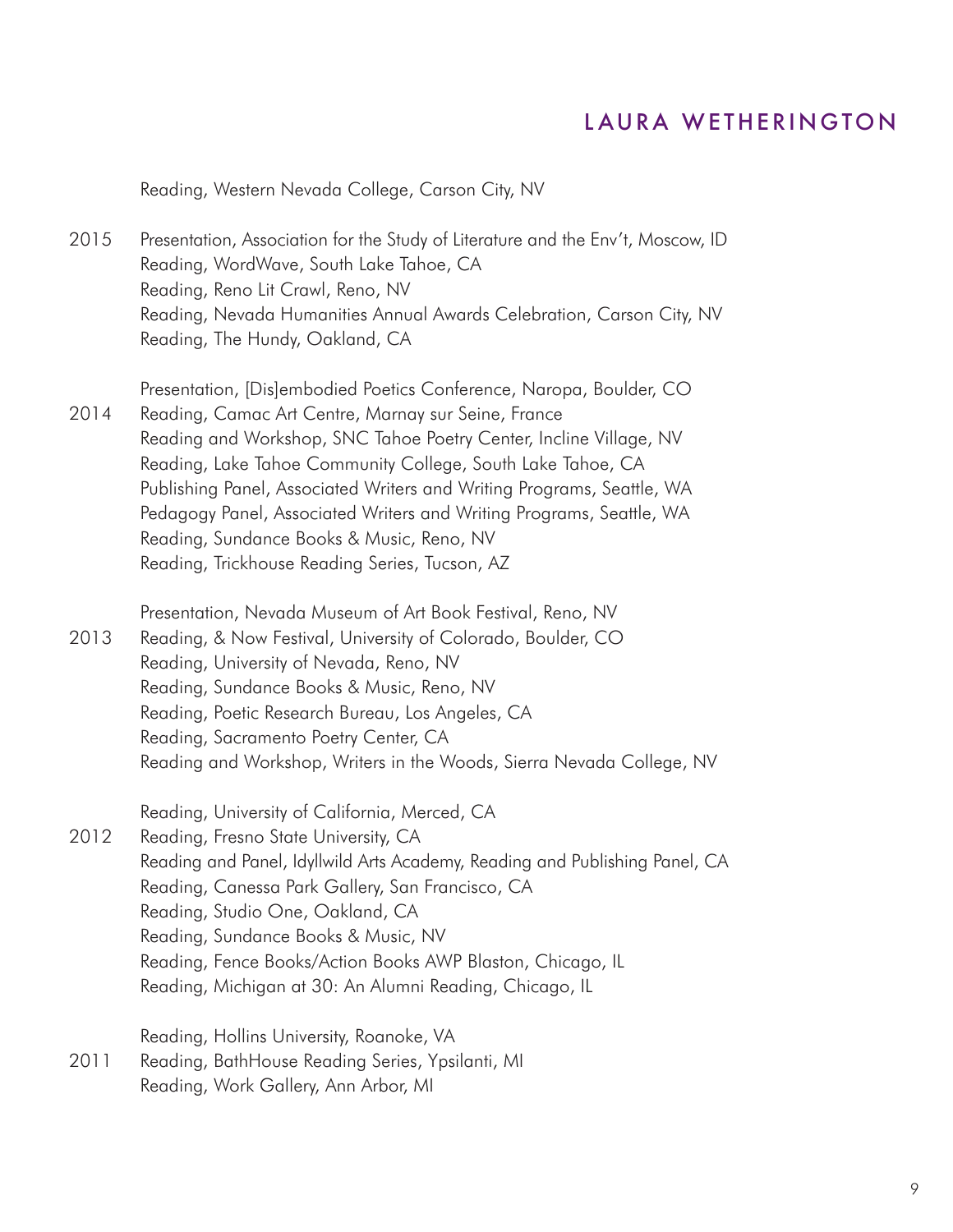#### Continuing Education

- 2022 Future Equipped: Creative and Radical Use of Research with Caroline Bergvall, Online
	- Translation Workshop: Iraqi poet Zêdan Xelef with the Poetry Translation Centre, Online
	- Political Philosophy and the Decolonial Humanities, Netherlands Institute for Cultural Analysis, University of Amsterdam
- 2021 María Lugones Decolonial Summer School, Utrecht University, Online
	- Transreading Endangered Languages with Clare Pollard, Online
	- Writing the Poem No One Wants to Read (and You Definitely Don't Want to Write) with Patricia Smith, Online
	- Writing the Persona Poem with Patricia Smith, Online
- 'The most intimate act of reading': Translating Poetry & the Politics of the Personal (Transreading) 2020 with Sophie Collins, Online
	- Tug-of-War: On Form in Free Verse Poetry with Carl Phillips, Online
	- 'L'AVVENTURA Virtual Adventures in Collaborative Translation' with the Translation Exchange at The Queen's College, University of Oxford, Online
	- Prosody and Scansion Classes with Annie Finch, Online
	- Lorine Niedecker Workshop with Hoa Nguyen, Online
- Certificate: Teaching English to Speakers of Other Languages (CELTA), British Language Training 2018 Centre, Amsterdam
- Summer Writing Program, Jack Kerouac School of Disembodied Poetics, Naropa University, CO 2016
- Northern Nevada Diversity Summit, University of Nevada, Reno 2015
	- Certificate: Community College Faculty Preparation, Sacramento State College of Continuing Education, CA
- Northern Nevada Assessment Conference, Truckee Meadows Community College, Reno 2012
	- Using Second Life to Teach Critical Thinking Skills, Danielle Dorset, University of Michigan, Ann Arbor
- Learner-Centered Teaching, Terry Doyle, Washtenaw Community College, Ypsilanti, MI 2011

#### Professional Affiliations

| National Book Critics Circle              | 2017-present |
|-------------------------------------------|--------------|
| Creative Writing Studies Organization     | 2016-present |
| Association of Writers & Writing Programs | 2010-2020    |